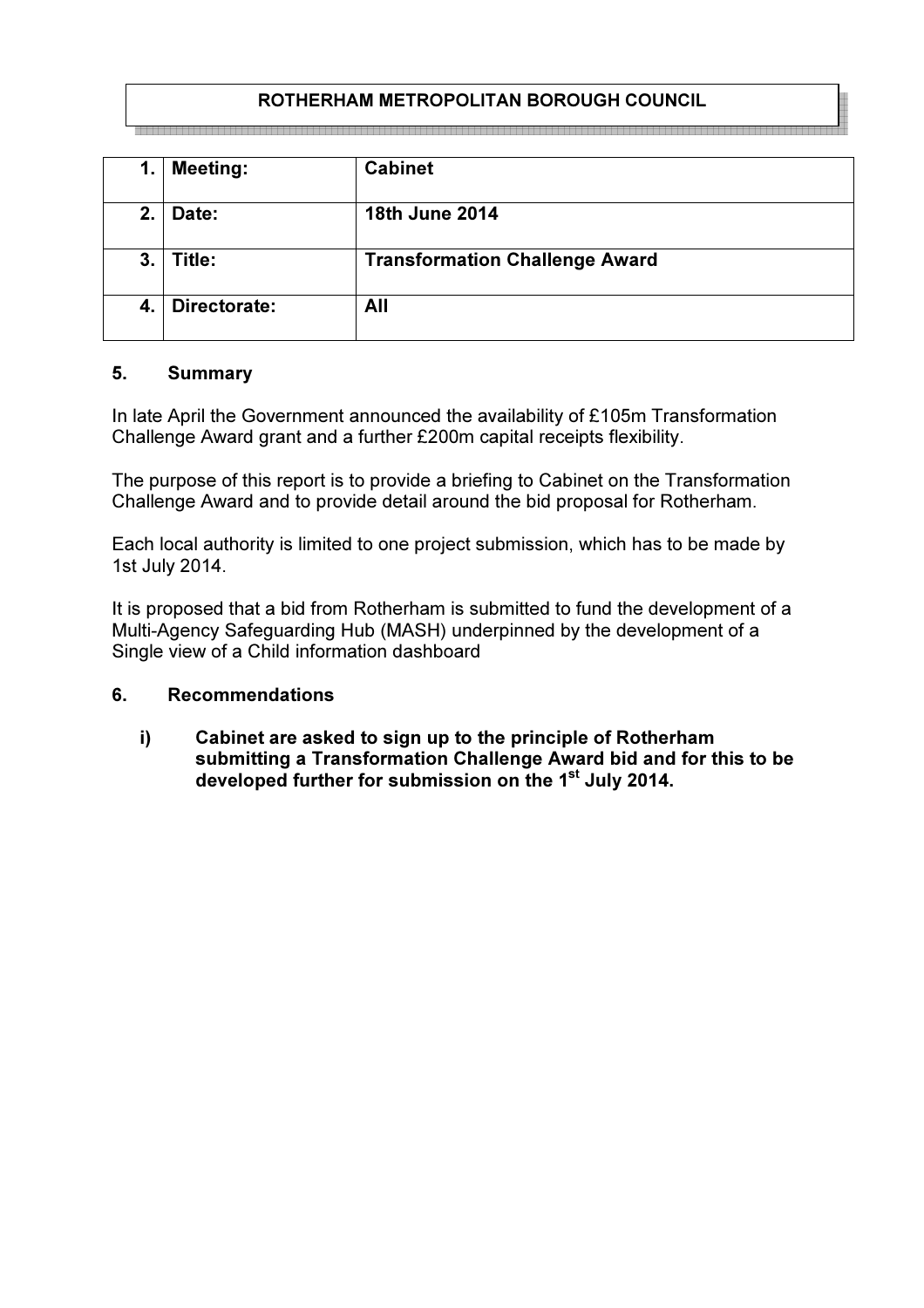# 7. Proposals and Details

It is recognised that **local authorities face challenges** in delivering high quality services from a combination of demographic pressures, increasing user expectations, and fiscal consolidation.

To meet these local authorities need to re-engineer their business and redesign their services to make them sustainable over the long term. Key to achieving this is the coming together of different authorities and parts of the public sector to share staff, other resources including IT, and core services; joining with major partners in their area; and making the most of their assets. These kinds of radical changes can require upfront funding. The Transformation Challenge Award is available to provide this kind of funding, targeted at the best proposals which are likely to make the biggest difference across the country.

Source: CLG guidance on Transformation Challenge Award

The Transformation Challenge Award is a challenge fund which makes £120 million grant (£15 million in 2014 to 2015 and £105 million in 2015 to 2016) and a £200 million facility to use the capital receipts from asset sales flexibly to support transformation. The 2014/15 is predominantly (if not exclusively) for district councils to share chief executives and / or management teams.

The Government press release relating to the scheme stated the funding:

"is to be made available … to areas with ambitious plans for improving services that could include integrating health and social care; getting the unemployed back to work; or early intervention to get children ready for school. At the heart of all these plans will be a renewed drive to redesign public services in a way that works for users, as well as efforts to reduce long-term costs to the taxpayer by making public bodies both more efficient and more effective".

The critical criteria to be met for the scheme are:

- Savings must exceed the amount of grant / capital receipt flexibility sought.
- The bid must have a positive impact on service users.
- As a minimum, bids must be in partnership with at least one other partner. This could be another local authority, public authority, the Voluntary and Community Sector or a private sector partner.
- For capital flexibility only. That the value of the asset sale is genuinely additional to those disposals that would have happened anyway.

## Background:

Various discussions have taken place with Strategic Directors at SLT and Directors to identify and explore a number of high level projects and agree a final submission. Areas explored include; channel shift, volunteering and pathways, joined up approach to telecare and telehealth, enhanced local nursing and residential care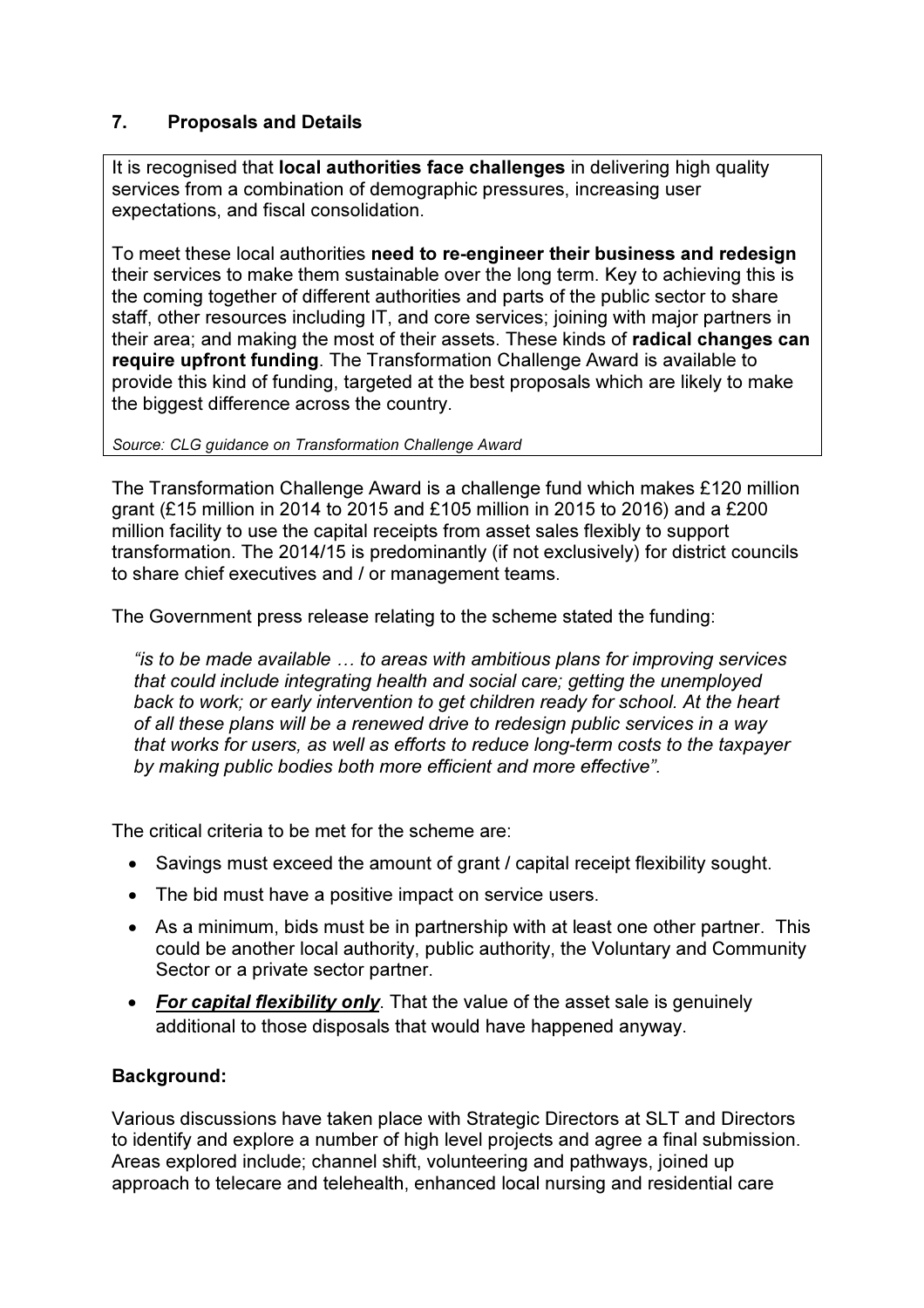provision, Rotherham Markets redevelopments, Interchange developments, a public sector hub and a Multi Agency Safeguarding Hub (MASH) underpinned by a 'Single View of a Child' integrated information system

On Monday 02<sup>nd</sup> June SLT agreed the MASH and 'Single View of Child' project as the preferred bid proposal for further development. The decision was made on the basis that the project was sufficiently developed, met the Transformation Challenge Award critical criteria and required high value investment.

## Multi-Agency Safeguarding Hub

RMBC and its partners have committed to the development of a Multi-Agency Safeguarding Hub (MASH).

The MASH will help to bring about positive outcomes for children and young people, their families and carers through a multi-agency approach to referral, decision making, assessment and the provision of services at the right time, in the right place and by the right person.

It will focus on safeguarding children and dealing with domestic abuse. The colocation will enable agencies working with children, young people, their families and carers to work collaboratively to offer a co-ordinated response to families. This will be carried out by agencies collectively assessing need and identifying services from the point of contact, through referral and decision making to the provision of services to safeguard children and support their families. The objective is to provide an improved 'journey' for the child or parent/carer with a greater emphasis on early intervention.

#### Single View of a Child

To underpin this work a "single view of a child" integrated data dashboard is proposed. The dashboard will provide an holistic view of performance across partners, underpinned by a single view of the child/family. This will provide the following benefits:

- Improve the accuracy of information shared.
- Enable partners to share information more effectively and timely.
- Provide one holistic view of the child created by the information held by partner agencies.
- Provide the most up to date information about the child and family.
- Enable visible identification of the child's and families journey and where they are in the process.
- Provide a tool for the collation of partner data and the ability to monitor and manage performance against this data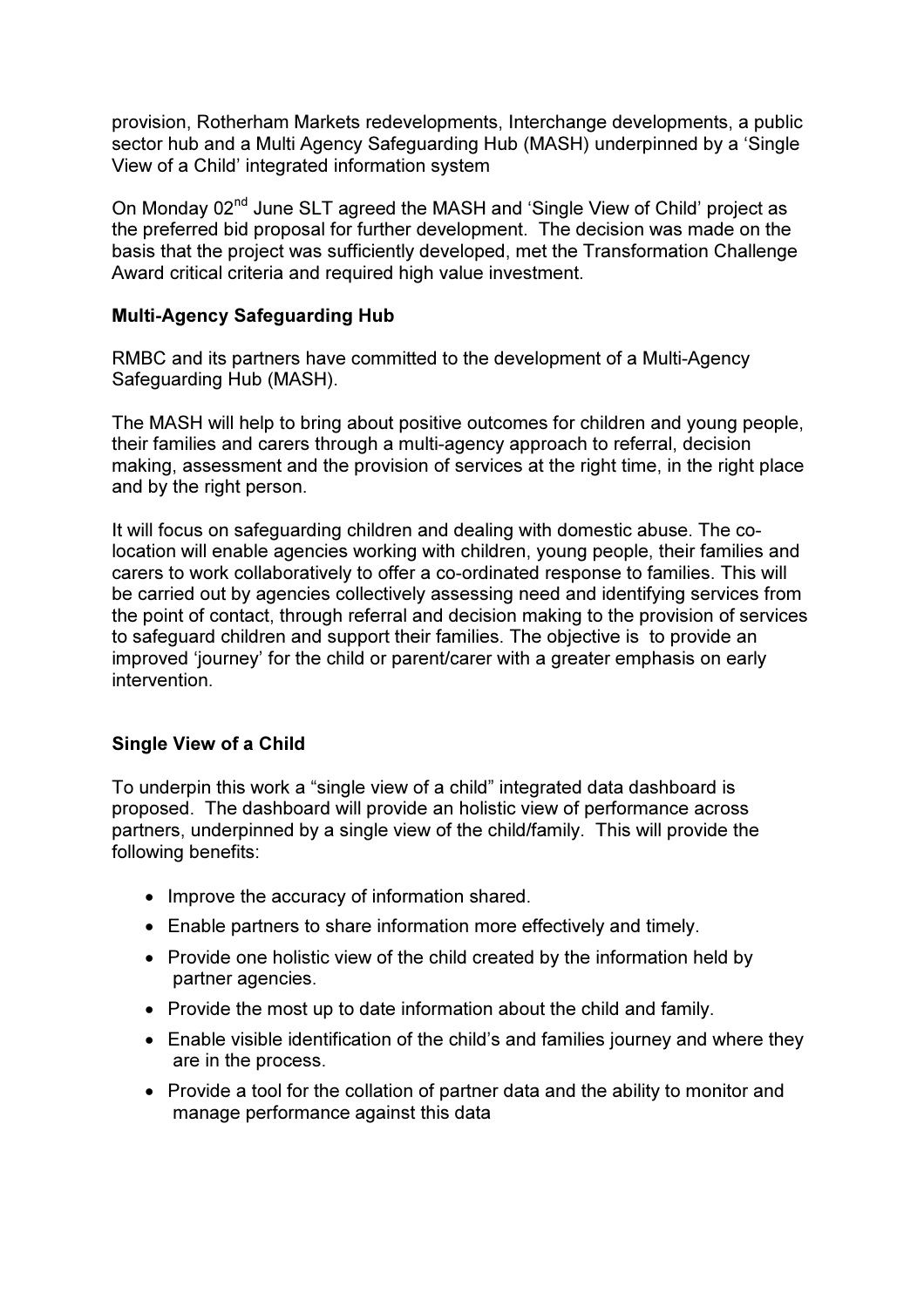As part of the contract for the social care system with Northgate an infrastructure was purchased in 2013 which will be the basis for further developments around a single view of a child

It is envisaged however that this will be rolled out wider to include our Foundation Years Service and to support our Families for Change work ( troubled families), it would be hoped that the IT development could then be shared (sold on) to other Local Authorities for use in their multi-agency teams.

#### Next steps:

The next steps and timescales providing the recommendation is approved by Cabinet are as follows:

- RMBC External Funding Team to Team to attend the Transformation Challenge Award Cost Benefits Analysis Workshop  $-17<sup>th</sup>$  June
- Formal signature from Partners  $-24^{\text{th}}$  June
- Expression of interest deadline  $01<sup>st</sup>$  July
- Feedback on expression of interest end July
- Bidding deadline  $-01<sup>st</sup>$  October
- Winning bids announced November

Partnership Commitment to this is critical and the project was discussed at the Children Young People and Families Partnership on the 21<sup>st</sup> May and partners gave their verbal commitment to supporting the bid.

The bid documentation is restricted to 500 words description of the project and at this stage does not allow for more detailed submissions such as the inclusion of case studies as appendices which would describe the benefits in more detail, however it is envisaged that if the bid is successful to the next stage of the process more detailed documentation would be included.

#### 8. Finance

There are no financial implications associated with the bid process, however if successful there could be a significant amount of investment in Rotherham to implement the MASH development which is underpinned by an IT solution for sharing information with partners. It is anticipated that the total value of the bid will be in the region of £700k, a large amount of this is related to the IT platform to support the single view of the child work.

However, it is recognised that working in a more multi-agency way and intervening earlier where there are concerns about a child would reduce duplication and bureaucracy, increase productivity, result in a reduction in the number of inappropriate referrals and reduce the number of people accessing high cost services.